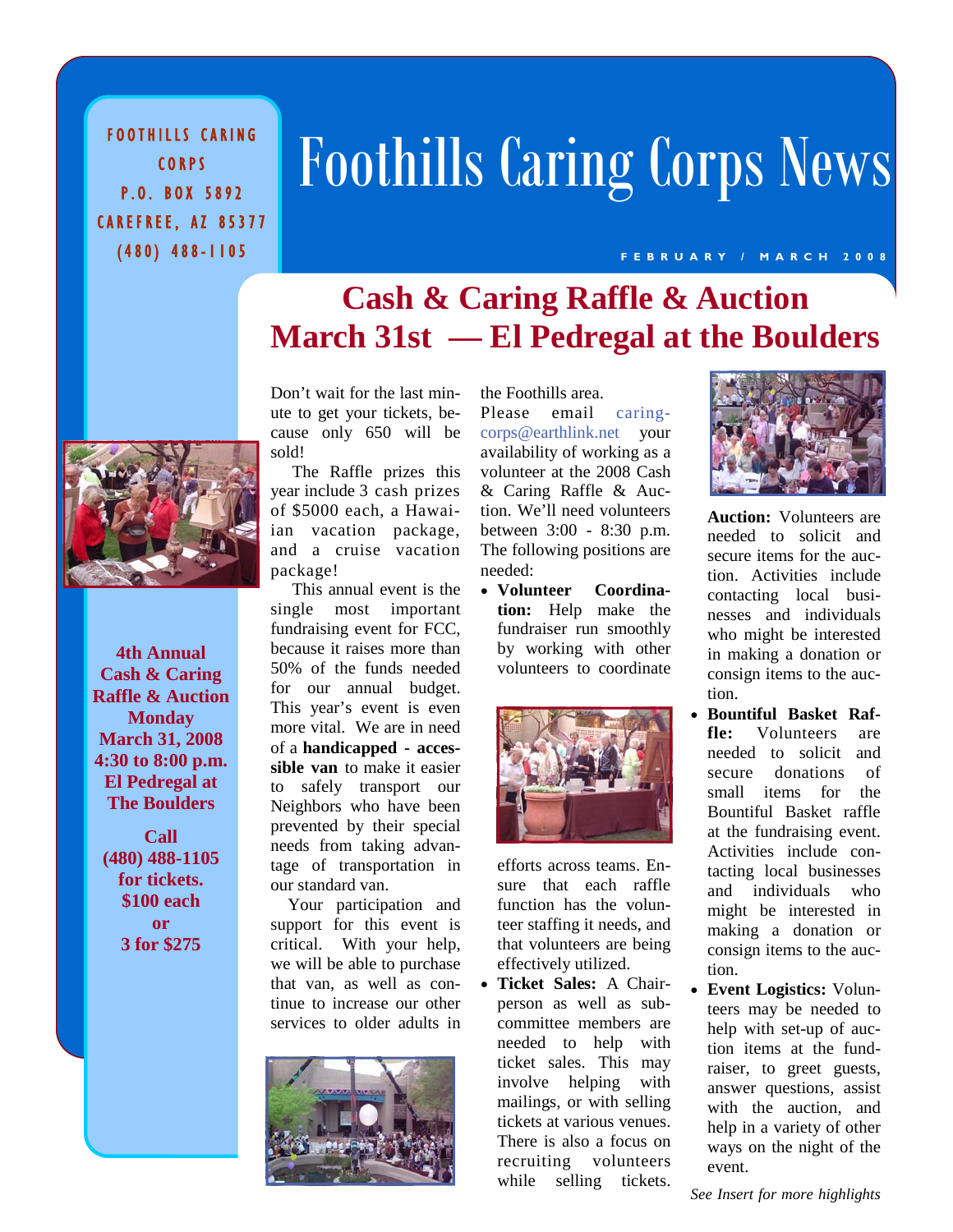# **We Enjoyed the Valentine Soirée February 13th**



What a fantastic entertainment and recogni-

The Anglican Church Women deserve a

tion event. We were dazzled by the Cactus Kickers of Cave Creek (sometimes called the "Dancing Grannies"). They had several routines which were set to music that everyone en-

joyed.



round of applause for the delicious food and beautiful Valentines

they provided for all of the party goers.

Thank you volunteers and neighbors, what a great celebration!



*"We have such an enjoyable group. We named the bus the 'happy' bus." Dorothy McIntosh* 



# **Testimonials**

The van has made such a our lives have been greatly Thank You notes.

"I love the trips and being around people my age. My daughter works five days a week and can't take me."

*Wilda Sturgess*

ings on the van all agree ers, do their shopping, and thanks for all you do for us.

remarkable difference in brightened. In fact we call it neighbor's lives. The follow- the party van as there is so ing are some quotes from much laughter and camaraderie." *Annie Flanagan*



"The Caring Corps is the "greatest" for seniors. It "Please accept my sincerest gives those with no transportation a chance to get We who travel on our out- out and socialize with othattend different events. Without the Corps, shopping would be more arduous and the prospects of socializing with others would be much less frequent. The van trips not only are greatly needed, but fun as well because you are always meeting new neighbors and seeing old friends. However, as you are aware, there are more "riders" now than the van can hold, so some are denied." *Bettie Warden*

## **Heart Smart Recipe of the Month**

In honor of National Heart Month, we have a great recipe from the Food Network to share with you.

#### **Tandoori Spiced Chicken Breast**



### **Recipe courtesy of Bobby Flay**

2 tablespoons each of onion powder, garlic powder, ground ginger, and ground coriander.

1 tablespoon each of ground cumin, ground cayenne, ground turmeric, white pepper, and kosher salt.

- 3 (8-ounce) boneless skinless chicken breasts
- 3 tablespoons vegetable oil
- 4 pita breads, warmed on the grill

Heat grill to medium-high. Combine all spices and the oil in a medium bowl to make a paste. Rub a thin layer of the spice paste onto 1 side of each chicken breast. Grill for 3 to 4 minutes on each side or until slightly charred and just cooked through. Remove from the grill, let rest 5 minutes, and cut lengthwise into 1/2-inch thick slices. Serve open face on pitas.

**Yield:** 4 servings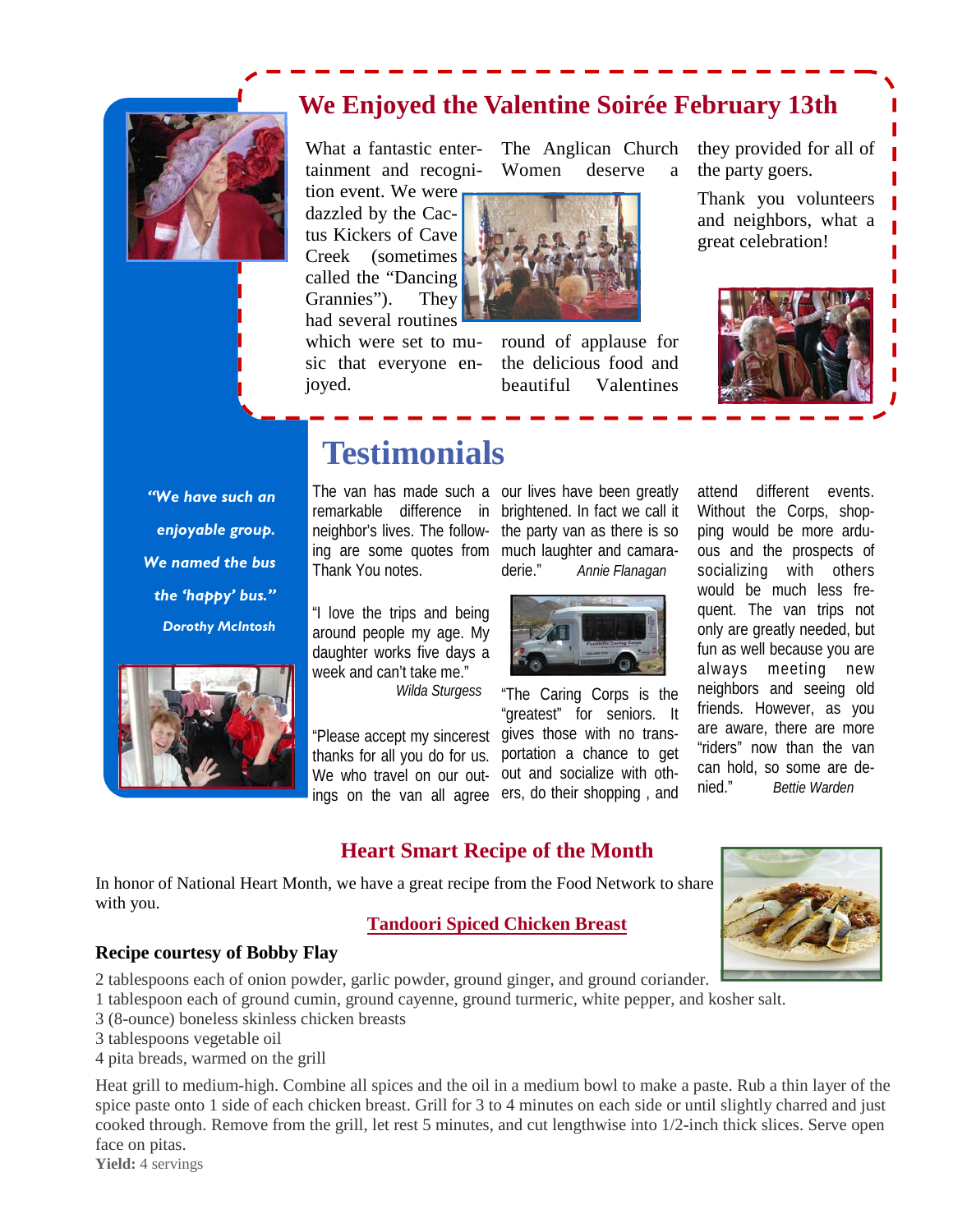## **Reducing Risk of MRSA**



According to the American Medical Association, Methicilliinresistant Staphylococcus aureus, (MRSA), infects

more than 90,000 Americans annually. This staph germ has become antibioticresistant, and can be dangerous in some people.

MRSA can appear as an infected sore, an irritated pimple, an angry boil, or a rash of pustules. Tim Kuberski,

MD, John C. Lincoln Hospital's medical director for Infectious Disease, says, "For most people, thorough hand washing is the key to prevention."

Antibacterial soap and hand sanitizers may not work as effectively as plain old soap and water. The *Harvard Health Letter* reports that washing hands with soap and water for 15 seconds (about the time it takes to sing one chorus of "Happy Birthday to You") reduces bacterial

counts by about 90%. But even people who are conscientious about washing their hands often make the mistake of not drying them properly. Wet hands are more likely to spread germs than dry ones.

Help prevent an outbreak of MRSA by effective handwashing and drying

If you suspect that you might have an outbreak of MRSA, contact your physician immediately.

# **Concert To Benefit Foothills Caring Corps March 29, 7:30 p.m. at Christ the Lord Lutheran Church, 9205 E. Cave Creek Rd.**



The concert will feature versatile **vocal impersonator, Don Walsh** known as "The Don." "The Don" is a world traveled entertainer, having performed in night clubs, casinos, and festivals from California to Chicago, New York and Europe, including performances in the Chaparral room at Phoenix's own Camelback Inn. An evening with Don Walsh is like being entertained by Frank Sinatra, Dean Martin, Tony Bennett,

Perry Como, Johnny Mathis, Elvis, Nat King Cole, and more.

Christ The Lord Lutheran Church will host the concert **which will be held at** 9205 E. Cave Creek Road in Carefree (1/2 mile east of the Pima Road and Cave Creek Road intersection). Tickets are \$25. Seating is limited. **Call (480) 488-2081 for tickets.** Light refreshments will be

served by candlelight in the church garden following the performance.

This charitable event is underwritten by Thrivent Financial for Lutherans enabling 100% of the proceeds from the tax-deductible tickets to go to Foothills Caring Corps!



All neighbors are invited to a presentation by Battalion Chief John Kraetz.

#### **"Safety Issues in the Home"**

Dorothy's Hall at Christ Anglican Church in Carefree will be the site for a meeting of the Low Vision Group on March 11, 2008, from 9:30 to 11:30 a.m. Special guest, Battalion Chief John Kraetz, of the Rural Metro Fire Department, will talk about safety in the home for people with low vision and for the elderly.

#### **Call Foothills Caring Corps at: (480) 488-1105**

to R.S.V.P., and to schedule van or auto transportation.

# **In Memory In Memory**

 Foothills Caring Corps extends our sympathy to family and friends of the following:

 Harry Howard — October 2007 Susie Kelleher — December 2007 Earl Allen — January 2008 Margaret Diller — January 2008 Zigfried Kronberg — January 2008 Velyda Schmunk — January 2008